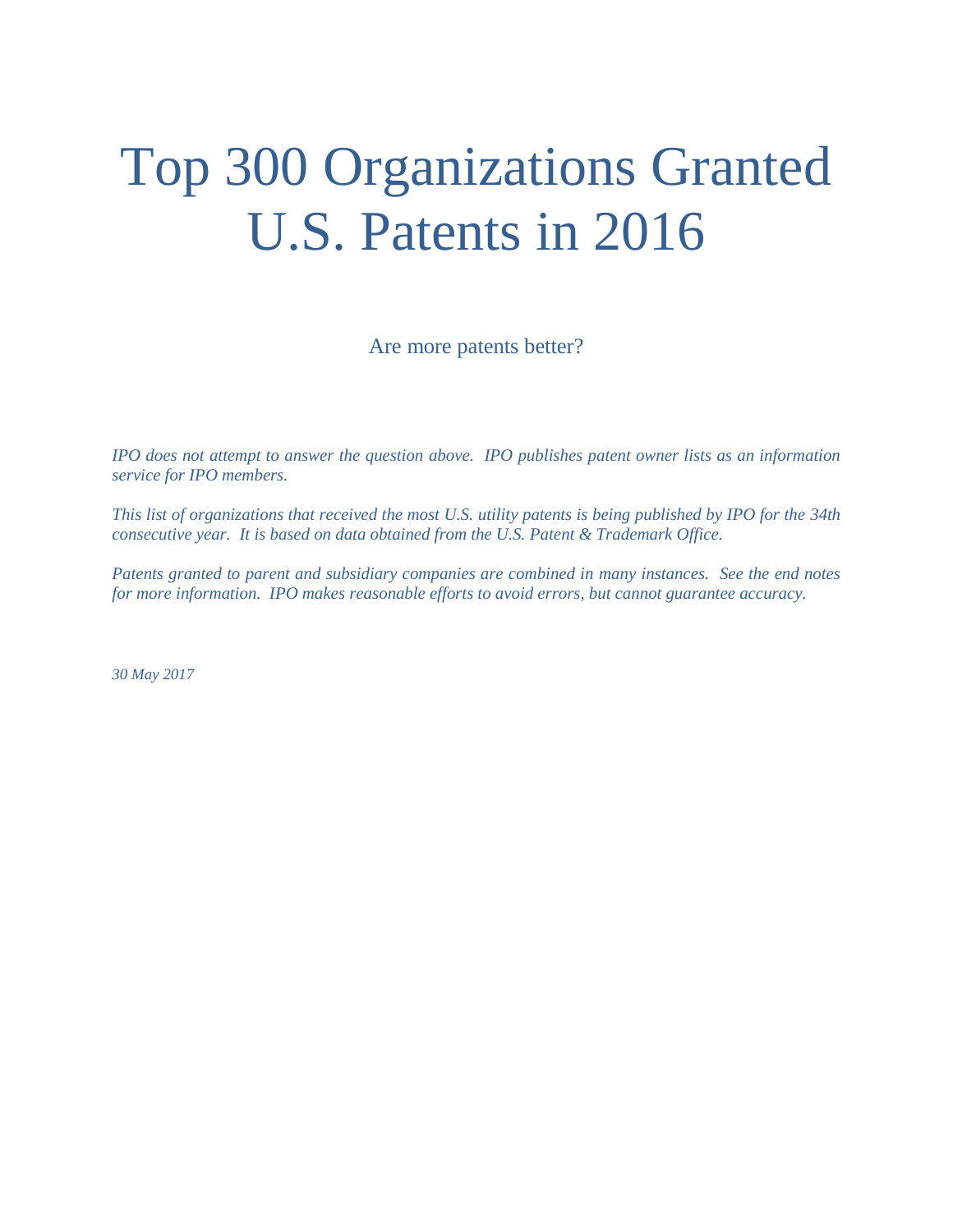Use care in interpreting the "percent change from 2015" column. The total number of patents granted by the USPTO in 2016 was 303,051, up 1.6 percent from 2015. The percent change for an individual organization could be affected by mergers, acquisitions, divestitures, inconsistent treatment of subsidiaries in 2015 and 2016, and many other factors.

| <b>Rank</b>  | <b>Organization</b>                                     | 2016<br><b>Patents</b> | <b>Percent</b><br><b>Change</b><br><b>From 2015</b> | <b>Rank</b> | <b>Organization</b>                             | 2016<br><b>Patents</b> | <b>Percent</b><br><b>Change</b><br><b>From 2015</b> |
|--------------|---------------------------------------------------------|------------------------|-----------------------------------------------------|-------------|-------------------------------------------------|------------------------|-----------------------------------------------------|
| $\mathbf{1}$ | <b>International Business Machines</b>                  | 8,023                  | 7.8                                                 | 38          | Mitsubishi Denki K.K.                           | 1,011                  | 13.6                                                |
|              | Corp.                                                   |                        |                                                     | 39          | Cisco Technology, Inc.                          | 987                    | 0.4                                                 |
| 2            | Samsung Electronics Co., Ltd.                           | 5,504                  | 8.8                                                 | 40          | Johnson & Johnson                               | 932                    | $-14.1$                                             |
| 3            | Canon K.K.                                              | 3,865                  | $-8.8$                                              | 41          | Brother Kogyo K.K.                              | 926                    | $-22.0$                                             |
| 4            | Intel Corp.                                             | 3,414                  | 30.1                                                | 42          | Texas Instruments, Inc.                         | 887                    | 10.0                                                |
| 5            | Google, Inc.                                            | 3,267                  | 2.3                                                 | 43          | Micron Technology, Inc.                         | 882                    | $-8.2$                                              |
| 6            | Qualcomm, Inc.                                          | 3,118                  | $-2.8$                                              | 44          | NEC Corp.                                       | 880                    | 13.8                                                |
| 7            | General Electric Co.                                    | 2,566                  | $-2.4$                                              | 45          | Honda Motor Co., Ltd.                           | 870                    | $-10.7$                                             |
| 8            | Microsoft Corp.                                         | 2,558                  | 3.5                                                 | 46          | Broadcom Corp.                                  | 822                    | $-24.3$                                             |
| 9            | LG Electronics Inc.                                     | 2,426                  | 8.3                                                 | 47          | Honeywell International Inc.                    | 820                    | 9.9                                                 |
| 10           | <b>Taiwan Semiconductor</b>                             | 2,261                  | 28.6                                                | 48          | Sharp Corp.                                     | 818                    | $-15.6$                                             |
|              | Manufacturing Co., Ltd.                                 |                        |                                                     | 49          | <b>BOE Technology Group</b>                     | 815                    | 195.3                                               |
| 11           | Sony Corp.                                              | 2,168                  | $-11.4$                                             |             | Co., Ltd.                                       |                        |                                                     |
| 12           | Apple, Inc.                                             | 2,101                  | 8.5                                                 | 50          | Blackberry Ltd.                                 | 769                    | $-28.1$                                             |
| 13           | Samsung Display Co., Ltd.                               | 2,010                  | 10.1                                                | 51          | Xerox Corp.                                     | 762                    | $-18.6$                                             |
| 14           | Toshiba Corp.                                           | 1,920                  | $-31.3$                                             | 52          | Verizon                                         | 754                    | $-12.0$                                             |
| 15           | Amazon Technologies, Inc.                               | 1,662                  | 46.3                                                | 53          | <b>Kyocera</b> Document                         | 740                    | 9.1                                                 |
| 16           | Seiko Epson Corp.                                       | 1,644                  | 1.6                                                 |             | Solutions Inc.                                  |                        |                                                     |
| 17           | <b>Dell Technologies</b>                                | 1,628                  | new                                                 | 54          | STMicroelectronics, Inc.                        | 737                    | 1.9                                                 |
| 18           | Fujitsu Ltd.                                            | 1,563                  | 7.4                                                 | 55          | The Dow Chemical Co.                            | 705                    | 10.0                                                |
| 19           | Telefonaktiebolaget LM                                  | 1,552                  | 10.4                                                | 56          | Denso Corp.                                     | 702                    | $-0.3$                                              |
|              | Ericsson                                                |                        |                                                     | 57          | Fujifilm Corp.                                  | 699                    | $-6.6$                                              |
| 20           | Toyota Jidosha K.K.                                     | 1,540                  | $-5.9$                                              | 58          | Freescale Semiconductor, Inc.                   | 696                    | new                                                 |
| 21           | Ford Global Technologies, LLC                           | 1,530                  | 27.6                                                | 59          | Nokia Technologies Oy                           | 695                    | 73.8                                                |
| 22           | <b>Siemens AG</b>                                       | 1,482                  | $-0.4$                                              | 60          | Schlumberger Technology Corp.                   | 685                    | $-7.8$                                              |
| 23           | Medtronic Inc.                                          | 1,441                  | $-8.9$                                              | 61          | Oracle International Corp.                      | 662                    | $-9.4$                                              |
| 24           | Ricoh Co., Ltd.                                         | 1,404                  | $-13.2$                                             | 62          | Electronics and                                 | 660                    | $-17.5$                                             |
| 25           | Panasonic Intellectual Property<br>Management Co., Ltd. | 1,400                  | $-5.0$                                              |             | <b>Telecommunications Research</b><br>Institute |                        |                                                     |
| 26           | Globalfoundries Inc.                                    | 1,360                  | 136.5                                               | 63          | HP Inc.                                         | 656                    | new                                                 |
| 27           | AT&T Corp.                                              | 1,266                  | $-2.8$                                              | 64          | LG Display Co., Ltd.                            | 638                    | 1.1                                                 |
| 28           | Huawei Technologies Co., Ltd.                           | 1,198                  | 49.9                                                | 65          | Marvell Technology Group                        | 630                    | 9.9                                                 |
| 29           | Robert Bosch GmbH                                       | 1,122                  | 10.4                                                | 66          | <b>Infineon Technologies AG</b>                 | 618                    | 5.5                                                 |
| 30           | <b>GM Global Technology</b>                             | 1,115                  | $-14.8$                                             | 67          | <b>Hewlett Packard Enterprise</b>               | 615                    | new                                                 |
|              | <b>Operations LLC</b>                                   |                        |                                                     | 68          | Applied Materials, Inc.                         | 601                    | 16.0                                                |
| 31           | Koninklijke Philips N.V.                                | 1,111                  | 12.0                                                | 69          | Renesas Electronics Corp.                       | 589                    | $-1.0$                                              |
| 32           | SK Hynix Inc.                                           | 1,108                  | 30.0                                                | 70          | Fuji Xerox Co., Ltd.                            | 580                    | $-5.1$                                              |
| 33           | United Technologies Corp.                               | 1,096                  | 2.4                                                 | 71          | <b>Alcatel Lucent</b>                           | 565                    | $-21.1$                                             |
| 34           | Western Digital Corp.                                   | 1,066                  | 50.1                                                | 72          | Olympus Corp.                                   | 555                    | 36.4                                                |
| 35           | Semiconductor Energy Laboratory<br>Co., Ltd.            | 1,054                  | $-6.6$                                              | 73          | <b>Halliburton Energy</b><br>Services, Inc.     | 549                    | 18.3                                                |
| 36           | Boeing Co.                                              | 1,052                  | 7.9                                                 | 74          | Monsanto Co.                                    | 547                    | 23.2                                                |
| 37           | Hyundai Motor Co.                                       | 1,032                  | 39.1                                                |             |                                                 |                        |                                                     |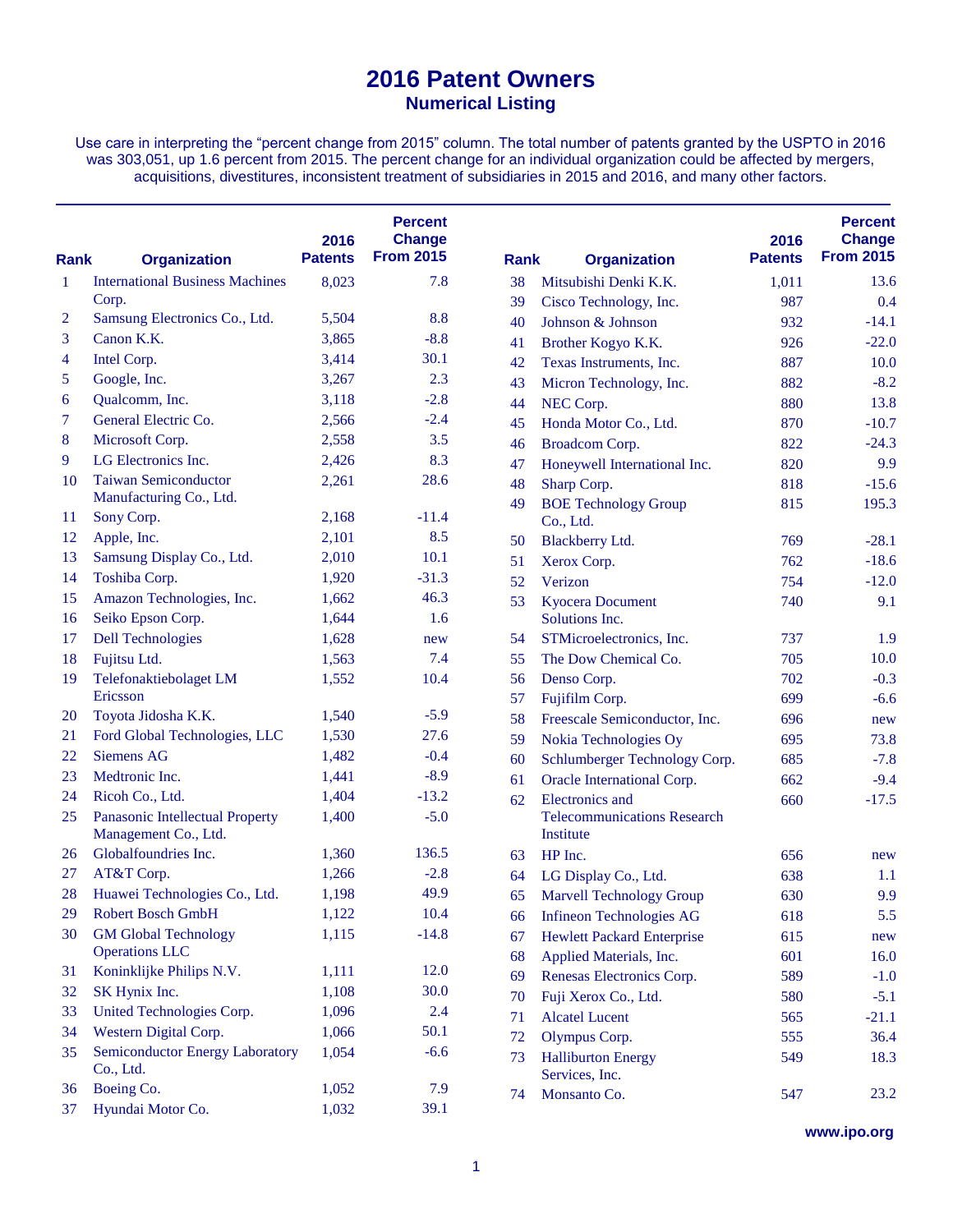|      | <b>Numerical Listing</b>                                | 2016           | <b>Percent</b><br><b>Change</b> |             |                                       |
|------|---------------------------------------------------------|----------------|---------------------------------|-------------|---------------------------------------|
| Rank | <b>Organization</b>                                     | <b>Patents</b> | <b>From 2015</b>                | <b>Rank</b> | <b>Organization</b>                   |
| 75   | 3M Innovative Properties Co.                            | 533            | 10.1                            |             | <b>United Microelectronic</b>         |
| 76   | Seagate Technology, LLC                                 | 522            | 0.6                             |             | 115 ABB Ltd.                          |
| 77   | <b>DuPont</b>                                           | 513            | $-33.5$                         |             | Nissan Motor Co., Ltd                 |
| 78   | Hitachi, Ltd.                                           | 512            | new                             |             | Wistron Corp.                         |
| 79   | Sprint Corp.                                            | 511            | $-1.5$                          |             | 118 Boston Scientific Scin            |
| 80   | University of California, The                           | 505            | 3.3                             |             | 119 Panasonic Intellectual            |
|      | <b>Regents of</b>                                       |                |                                 |             | Corp. of America                      |
| 81   | Caterpillar Inc.                                        | 503            | $-28.8$                         |             | 120 Sanofi                            |
| 82   | <b>SAP AG</b>                                           | 497            | $-26.7$                         |             | 121 NXP B.V.                          |
| 83   | <b>Shenzhen China Star</b>                              | 493            | $-0.6$                          |             | 122 Rohm Co., Ltd.                    |
|      | <b>Optoelectronics Technology</b>                       |                |                                 |             | 123 Mediatek Inc.                     |
|      | Co., Ltd.                                               |                |                                 |             | 124 Bank of America Corp              |
| 84   | LG Chem, Ltd.                                           | 478            | $-7.2$                          |             | 125 Massachusetts Institute           |
| 85   | ZTE Corp.                                               | 472            | 13.5                            |             | Technology                            |
| 86   | Murata Manufacturing Co., Ltd.                          | 468            | 24.5                            |             | 126 TE Connectivity                   |
| 87   | Japan Display Inc.                                      | 467            | 25.5                            |             | 127 InterDigital Technolog            |
| 88   | LG Innotek Co., Ltd.                                    | 459            | 22.4                            |             | 128 Sumitomo Electric                 |
| 89   | Konica Minolta, Inc.                                    | 446            | 23.5                            |             | Industries, Ltd.                      |
| 90   | Commissariat a l'Energie<br>Atomique et aux Energies    | 442            | 9.1                             |             | 129 Tencent Technology (S<br>Co. Ltd. |
|      | <b>Alternatives</b>                                     |                |                                 |             | 130 Rolls-Royce PLC                   |
|      | Facebook, Inc.                                          | 442            | 18.2                            |             | 131 Thomson Licensing S.              |
| 92   | Samsung SDI Co., Ltd.                                   | 433            | $-23.1$                         |             | 132 Becton Dickinson and              |
| 93   | Hon Hai Precision Industry                              | 428            | $-25.3$                         |             | 133 NetApp, Inc.                      |
|      | Co., Ltd.                                               |                |                                 |             | 134 International Game Te             |
| 94   | <b>BASF SE</b>                                          | 423            | $-21.1$                         |             | <b>Novartis AG</b>                    |
| 95   | Nike, Inc.                                              | 415            | 25.8                            |             | 136 Juniper Networks, Inc.            |
| 96   | <b>Samsung Electro-Mechanics</b>                        | 412            | $-16.8$                         |             | 137 Stanford University               |
|      | Co., Ltd.                                               |                |                                 |             | 138 Cree, Inc.                        |
| 97   | Baker Hughes Inc.                                       | 408            | $-15.5$                         |             | 139 Deere & Co.                       |
| 98   | ExxonMobil Corp.                                        | 400            | 23.5                            |             | 140 Macronix International            |
| 99   | Mitsubishi Heavy                                        | 397            | 67.5                            |             | 141 Dolby Laboratories, In            |
|      | Industries, Ltd.                                        |                |                                 |             | 142 Elwha LLC                         |
|      | Procter & Gamble Co.                                    | 397            | $-12.4$                         |             | 143 ASML Netherlands B.               |
|      | 101 Corning Inc.                                        | 394            | $-6.0$                          |             | Fuji Electric Co., Ltd.               |
|      | Yazaki Corp.                                            | 394            | 1.5                             |             | 145 Salesforce.com, Inc.              |
|      | 103 Kyocera Corp.                                       | 388            | $-3.0$                          |             | 146 Illinois Tool Works In            |
|      | Roche Holdings, Inc.                                    | 388            | 14.1                            |             | 147 AU Optronics Corp.                |
|      | Tokyo Electron Ltd.                                     | 388            | 2.4                             |             | 148 Airbus Operations Gm              |
|      | 106 Industrial Technology Research<br>Institute, Taiwan | 374            | $-11.6$                         |             | Casio Computer Co. L                  |
|      | 107 Raytheon Co.                                        | 369            | 16.8                            |             | Whirlpool Corp.                       |
|      | 108 Adobe Systems Inc.                                  | 352            | 10.3                            |             | 151 HTC Corp.                         |
|      | 109 Nvidia Corp.                                        | 350            | 7.7                             |             | NTT Docomo, Inc.                      |
|      | 110 Futurewei Technologies, Inc.                        | 344            | 2.7                             |             | 153 Eaton Corp.                       |
|      | 111 Empire Technology                                   | 342            | 16.3                            |             | 154 Nikon Corp.                       |
|      | Development LLC                                         |                |                                 |             | 155 Advanced Micro Devi               |
|      | 112 United States of America, Navy                      | 336            | $-7.2$                          |             | Symantec Corp.                        |
|      | 113 Avago Technologies General IP                       | 324            | 6.9                             |             | 157 Bally Gaming, Inc.                |
|      | (Singapore) Pte. Ltd.                                   |                |                                 |             | Saint-Gobain Corp.                    |

|      |                                               |                        | <b>Percent</b>             |
|------|-----------------------------------------------|------------------------|----------------------------|
| Rank | <b>Organization</b>                           | 2016<br><b>Patents</b> | Change<br><b>From 2015</b> |
|      | United Microelectronics Corp.                 | 324                    | 28.6                       |
| 115  | ABB Ltd.                                      | 317                    | $-142.0$                   |
|      | Nissan Motor Co., Ltd.                        | 317                    | 14.0                       |
|      | Wistron Corp.                                 | 317                    | $-14.1$                    |
|      | 118 Boston Scientific Scimed, Inc.            | 311                    | new                        |
|      | 119 Panasonic Intellectual Property           | 306                    | $-33.2$                    |
|      | Corp. of America                              |                        |                            |
|      | 120 Sanofi                                    | 300                    | 12.8                       |
|      | 121 NXP B.V.                                  | 290                    | $-70.3$                    |
|      | 122 Rohm Co., Ltd.                            | 284                    | 18.8                       |
|      | 123 Mediatek Inc.                             | 280                    | 12.9                       |
|      | 124 Bank of America Corp.                     | 279                    | 20.8                       |
|      | 125 Massachusetts Institute of                | 278                    | 0.0                        |
|      | Technology                                    |                        |                            |
|      | 126 TE Connectivity                           | 277                    | new                        |
|      | 127 InterDigital Technology Corp.             | 274                    | 31.7                       |
|      | 128 Sumitomo Electric                         | 269                    | $-2.5$                     |
|      | Industries, Ltd.                              |                        |                            |
|      | 129 Tencent Technology (Shenzhen)<br>Co. Ltd. | 265                    | 108.7                      |
|      | 130 Rolls-Royce PLC                           | 264                    | $-1.5$                     |
|      | 131 Thomson Licensing S.A.                    | 260                    | $-17.5$                    |
|      | 132 Becton Dickinson and Co.                  | 255                    | 2.8                        |
|      | 133 NetApp, Inc.                              | 251                    | 52.1                       |
|      | 134 International Game Technology             | 247                    | 3.8                        |
|      | <b>Novartis AG</b>                            | 247                    | 10.3                       |
|      | 136 Juniper Networks, Inc.                    | 245                    | $-5.4$                     |
|      | 137 Stanford University                       | 244                    | 19.0                       |
|      | 138 Cree, Inc.                                | 241                    | 21.7                       |
|      | 139 Deere & Co.                               | 239                    | 21.9                       |
|      | 140 Macronix International Co., Ltd.          | 235                    | 1.7                        |
|      | 141 Dolby Laboratories, Inc.                  | 231                    | 60.4                       |
|      | 142 Elwha LLC                                 | 228                    | 29.5                       |
|      | 143 ASML Netherlands B.V.                     | 225                    | $-0.4$                     |
|      | Fuji Electric Co., Ltd.                       | 225                    | 13.1                       |
| 145  | Salesforce.com, Inc.                          | 224                    | 17.3                       |
|      | 146 Illinois Tool Works Inc.                  | 223                    | 0.5                        |
|      | 147 AU Optronics Corp.                        | 222                    | $-28.2$                    |
| 148  | <b>Airbus Operations GmbH</b>                 | 221                    | $-1.8$                     |
|      | Casio Computer Co. Ltd.                       | 221                    | 5.7                        |
|      | Whirlpool Corp.                               | 221                    | 13.9                       |
| 151  | HTC Corp.                                     | 215                    | $-13.3$                    |
|      | NTT Docomo, Inc.                              | 215                    | 0.0                        |
|      | 153 Eaton Corp.                               | 214                    | 44.6                       |
|      | 154 Nikon Corp.                               | 213                    | $-14.5$                    |
|      | 155 Advanced Micro Devices, Inc.              | 212                    | 9.8                        |
|      | Symantec Corp.                                | 212                    | $-49.6$                    |
|      | 157 Bally Gaming, Inc.                        | 211                    | 51.8                       |
|      | Saint-Gobain Corp.                            | 211                    | $-23.0$                    |

**www.ipo.org**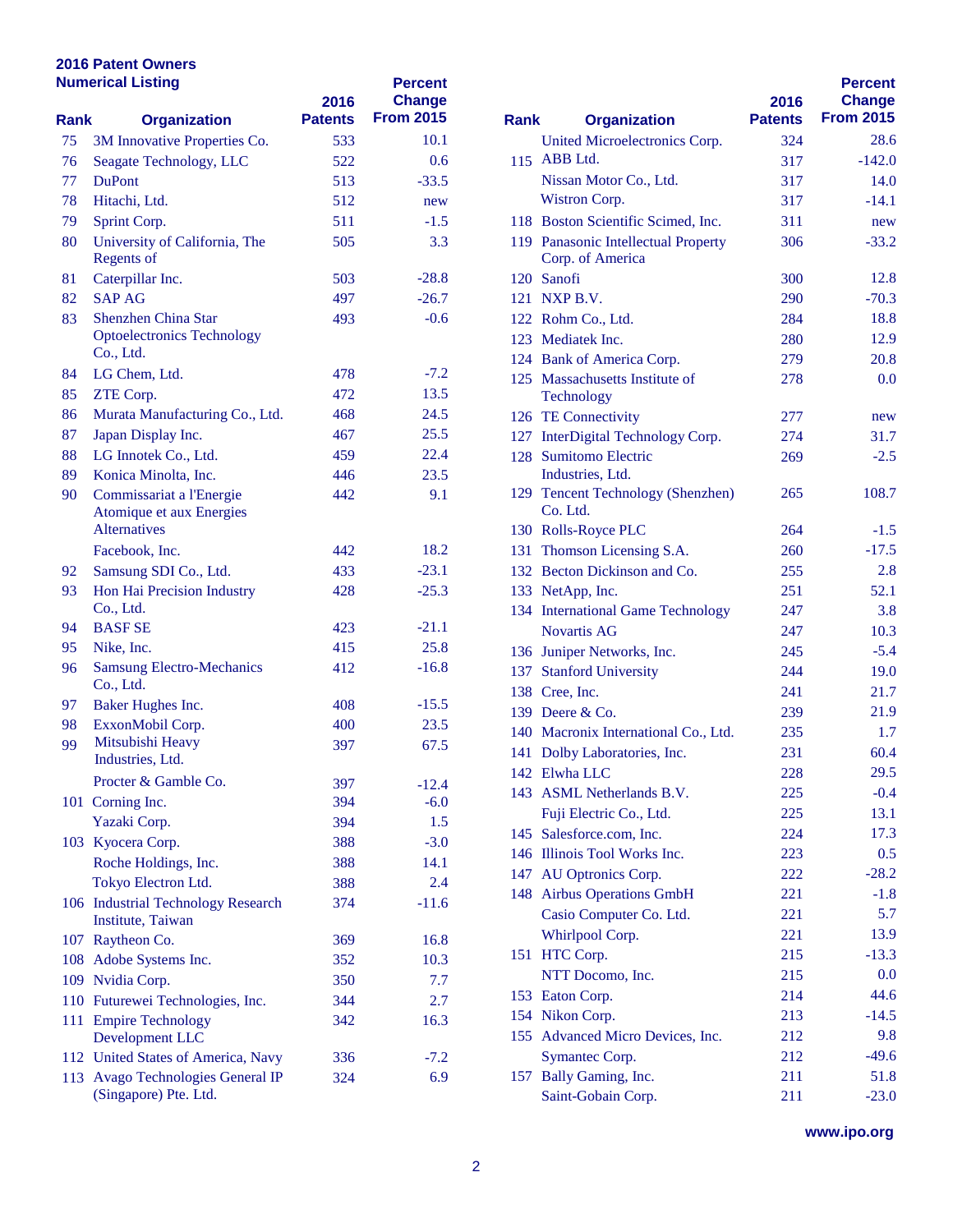|      | <b>Numerical Listing</b>                                 | 2016           | <b>Percent</b><br><b>Change</b> |             |                                       |
|------|----------------------------------------------------------|----------------|---------------------------------|-------------|---------------------------------------|
| Rank | <b>Organization</b>                                      | <b>Patents</b> | <b>From 2015</b>                | <b>Rank</b> | <b>Organization</b>                   |
|      | 159 Nokia Solutions and<br>Networks Oy                   | 208            | 24.6                            |             | 197 BAE Systems<br>Rambus, Inc.       |
|      | 160 Cook Medical                                         | 207            | $-2.4$                          |             | 199 Nielsen                           |
|      | <b>Technologies LLC</b>                                  |                |                                 |             | 200 Merck Patent GmbH                 |
|      | Nintendo Co., Ltd.                                       | 207            | 18.3                            |             | Wisconsin Alumni Re:                  |
|      | 162 Shin Etsu Chemical Co., Ltd.                         | 204            | $-9.3$                          |             | Foundation                            |
|      | 163 Fanuc Corp.                                          | 203            | new                             |             | 202 Cypress Semiconducto              |
|      | Hitachi High-Technologies                                | 203            | new                             |             | <b>Johns Hopkins Univer</b>           |
|      | Corp.                                                    |                |                                 |             | 204 KLA-Tencor Corp.                  |
|      | <b>Lenovo Enterprise Solutions</b>                       | 203            | -11.7                           |             | Nestec, S.A.                          |
|      | (Singapore) Pte. Ltd.<br><b>Semiconductor Components</b> |                |                                 |             | 206 ZF Friedrichshafen, A             |
|      | Industries, LLC                                          | 203            | 12.8                            |             | 207 Shell Oil Co.                     |
|      | 167 Red Hat, Inc.                                        | 202            | $-20.5$                         |             | 208 University of Texas               |
|      | 168 California Institute                                 | 201            | 9.8                             |             | 209 Osram Opto Semicond               |
|      | of Technology                                            |                |                                 |             | <b>GmbH</b>                           |
|      | Commscope Technologies LLC                               | 201            | new                             |             | 210 Stats Chippac Pte. Ltd            |
|      | 170 Audi AG                                              | 199            | 40.1                            |             | 211 Cardiac Pacemakers, I             |
|      | Nitto Denko Corp.                                        | 199            | $-2.0$                          |             | 212 Shimano Inc.                      |
|      | 172 Infineon Technologies                                | 198            | 22.2                            |             | 213 Daikin Industries Ltd.            |
|      | Austria AG                                               |                |                                 |             | <b>Thales</b>                         |
|      | 173 Bridgestone Corp.                                    | 197            | $-3.4$                          |             | Xilinx, Inc.                          |
|      | <b>Hitachi Automotive</b>                                | 197            | new                             |             | 216 Airbus Operations S.A             |
|      | Systems, Ltd.                                            |                |                                 |             | 217 Koch Industries                   |
|      | Merck & Co., Inc.                                        | 197            | $-10.9$                         |             | Nippon Steel & Sumito                 |
|      | 176 Disney Enterprises, Inc.                             | 195            | $-6.7$                          |             | Metal Corp.                           |
|      | 177 Schaeffler Technologies AG &<br>Co. KG               | 192            | $-22.9$                         |             | 219 Komatsu Ltd.                      |
|      | 178 Societe Nationale d'Etude et de                      | 191            | 11.0                            |             | Pfizer Inc.                           |
|      | <b>Construction de Moteurs</b>                           |                |                                 |             | 221 CNH Industrial Ameri              |
|      | d'Aviation                                               |                |                                 |             | Huawei Device Co., L                  |
|      | Stryker Corp.                                            | 191            | $-1.5$                          |             | Jtekt Corp.                           |
|      | Xperi Corp.                                              | 191            | new                             |             | TDK Corp.<br>225 Kawasaki Jukogyo K.1 |
|      | 181 Lockheed Martin Corp.                                | 190            | $-13.6$                         |             | 226 Aktiebolaget SKF                  |
|      | 182 Avaya Inc.                                           | 189            | 20.3                            |             | <b>Continental Automotiv</b>          |
|      | 183 Lenovo (Singapore) Pte. Ltd.                         | 184            | new                             |             | 228 Aisin Seiki K.K.                  |
|      | 184 CA, Inc.                                             | 183            | 34.6                            |             | <b>Semiconductor Manuf</b>            |
|      | Yahoo, Inc.                                              | 183            | $-23.8$                         |             | <b>International</b> (Shangha         |
|      | 186 Eastman Kodak Co.                                    | 181            | $-25.5$                         |             | 230 Echostar Technologies             |
|      | 187 LAM Research Corp.                                   | 179            | 27.9                            |             | Foxconn Interconnect                  |
|      | Tsinghua University                                      | 179            | $-2.7$                          |             | Technology Ltd.                       |
|      | <b>UOP</b>                                               | 179            | $-25.1$                         |             | <b>United States of Amer</b>          |
|      | 190 Hitachi Metals Ltd.                                  | 178            | new                             |             | Department of Health                  |
|      | 191 Ebay Inc.                                            | 176            | $-1.1$                          |             | <b>Services</b>                       |
|      | Motorola Solutions, Inc.                                 | 176            | 24.8                            |             | 233 Accenture Global Serv             |
|      | 193 Boston Scientific                                    | 173            | new                             |             | Globus Medical Inc.                   |
|      | Neuromodulation Corp.                                    |                |                                 |             | Nichia Corp.                          |
|      | 194 Citrix Systems, Inc.                                 | 172            | $-0.6$                          |             | Paypal. Inc.                          |
|      | 195 Saudi Arabian Oil Co.                                | 171            | 43.7                            |             | 237 Panasonic Corp.                   |
|      | Sumitomo Chemical Co., Ltd.                              | 171            | $-2.3$                          |             | 238 DSM IP Assets B.V.                |

|      |                                                                                     | 2016<br><b>Patents</b> | <b>Percent</b><br>Change<br><b>From 2015</b> |
|------|-------------------------------------------------------------------------------------|------------------------|----------------------------------------------|
| Rank | <b>Organization</b>                                                                 |                        |                                              |
|      | 197 BAE Systems                                                                     | 170                    | $-16.7$                                      |
|      | Rambus, Inc.                                                                        | 170                    | 3.0                                          |
|      | 199 Nielsen                                                                         | 169                    | 29.0                                         |
|      | 200 Merck Patent GmbH                                                               | 168                    | $-15.6$                                      |
|      | Wisconsin Alumni Research<br>Foundation                                             | 168                    | 4.3                                          |
|      | 202 Cypress Semiconductor Corp.                                                     | 167                    | 16.8                                         |
|      | <b>Johns Hopkins University</b>                                                     | 167                    | 16.8                                         |
|      | 204 KLA-Tencor Corp.                                                                | 166                    | 18.6                                         |
|      | Nestec, S.A.                                                                        | 166                    | 40.7                                         |
|      | 206 ZF Friedrichshafen, AG                                                          | 164                    | $-3.0$                                       |
|      | 207 Shell Oil Co.                                                                   | 163                    | $-11.4$                                      |
|      | 208 University of Texas                                                             | 162                    | $-15.2$                                      |
| 209  | <b>Osram Opto Semiconductors</b><br>GmbH                                            | 161                    | 4.5                                          |
|      | 210 Stats Chippac Pte. Ltd.                                                         | 160                    | 2.6                                          |
|      | 211 Cardiac Pacemakers, Inc.                                                        | 159                    | new                                          |
|      | 212 Shimano Inc.                                                                    | 156                    | 36.8                                         |
|      | 213 Daikin Industries Ltd.                                                          | 155                    | 13.1                                         |
|      | <b>Thales</b>                                                                       | 155                    | $-4.3$                                       |
|      | Xilinx, Inc.                                                                        | 155                    | $-8.3$                                       |
|      | 216 Airbus Operations S.A.S.                                                        | 154                    | $-23.0$                                      |
|      | 217 Koch Industries                                                                 | 153                    | 4.8                                          |
|      | Nippon Steel & Sumitomo<br>Metal Corp.                                              | 153                    | $-1.9$                                       |
|      | 219 Komatsu Ltd.                                                                    | 152                    | $-6.7$                                       |
|      | Pfizer Inc.                                                                         | 152                    | 26.7                                         |
|      | 221 CNH Industrial America LLC                                                      | 151                    | 5.6                                          |
|      | Huawei Device Co., Ltd.                                                             | 151                    | 17.1                                         |
|      | Jtekt Corp.                                                                         | 151                    | $-13.7$                                      |
|      | TDK Corp.                                                                           | 151                    | $-3.8$                                       |
| 225  | Kawasaki Jukogyo K.K.                                                               | 150                    | 33.9                                         |
|      | 226 Aktiebolaget SKF                                                                | 149                    | $-6.9$                                       |
|      | <b>Continental Automotive GmbH</b>                                                  | 149                    | 2.1                                          |
| 228  | Aisin Seiki K.K.                                                                    | 148                    | $-17.3$                                      |
|      | <b>Semiconductor Manufacturing</b><br>International (Shanghai) Corp.                | 148                    | new                                          |
| 230  | Echostar Technologies LLC                                                           | 147                    | 26.7                                         |
|      | <b>Foxconn Interconnect</b><br>Technology Ltd.                                      | 147                    | new                                          |
|      | <b>United States of America,</b><br>Department of Health & Human<br><b>Services</b> | 147                    | $-3.3$                                       |
| 233  | Accenture Global Services Ltd.                                                      | 146                    | 28.1                                         |
|      | Globus Medical Inc.                                                                 | 146                    | new                                          |
|      | Nichia Corp.                                                                        | 146                    | new                                          |
|      | Paypal. Inc.                                                                        | 146                    | new                                          |
| 237  | Panasonic Corp.                                                                     | 145                    | $-49.3$                                      |
|      | 238 DSM IP Assets B.V.                                                              | 144                    | 23.1                                         |
| 239  | University of Michigan                                                              | 142                    | 21.4                                         |
|      |                                                                                     |                        |                                              |

**www.ipo.org**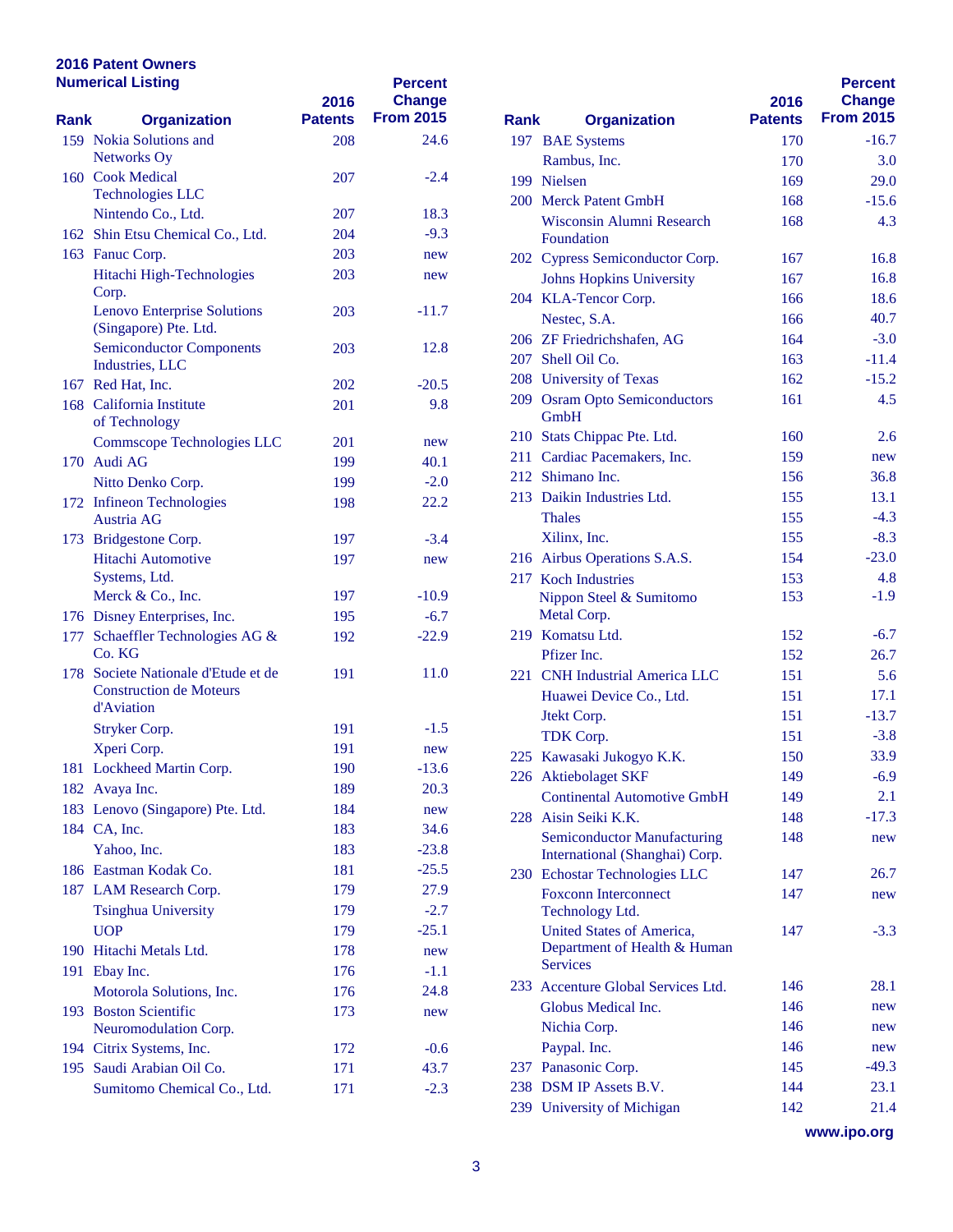| <b>Numerical Listing</b> |                                                        | 2016           | <b>Percent</b><br><b>Change</b> |      |                                                 |
|--------------------------|--------------------------------------------------------|----------------|---------------------------------|------|-------------------------------------------------|
| Rank                     | <b>Organization</b>                                    | <b>Patents</b> | <b>From 2015</b>                | Rank | <b>Organization</b>                             |
|                          | 240 Rockwell Automation                                | 141            | $-11.9$                         |      | 283 Joled, Inc.                                 |
|                          | Technologies, Inc.                                     |                |                                 |      | <b>Lexmark International</b>                    |
|                          | 241 Ecolab USA Inc.                                    | 139            | 29.9                            |      | LSIS Co., Ltd.                                  |
|                          | 242 Bayer Intellectual<br><b>Property GmbH</b>         | 138            | $-39.5$                         |      | <b>Omnivision Technolog</b>                     |
|                          | Sumitomo Wiring Systems, Ltd.                          | 138            | 29.0                            |      | 287 ARM Ltd.                                    |
|                          | 244 Hitachi Kokusai Electric Inc.                      | 136            | new                             |      | HRL Laboratories, LL                            |
|                          | United States of America, Army                         | 136            | $-16.0$                         |      | <b>Osram GmbH</b>                               |
|                          | 246 Analog Devices, Inc.                               | 135            | 18.4                            |      | <b>Realtek Semiconducto</b>                     |
|                          | Rockwell Collins, Inc.                                 | 135            | $-10.0$                         |      | Yamaha Motor Co., Lt                            |
|                          | 248 Cooper Technologies Co.                            | 134            | 11.7                            |      | 292 Sandia Corp.                                |
|                          | 249 Abbott Cardiovascular                              | 133            | $-7.0$                          |      | <b>United States of Amer</b>                    |
|                          | Systems, Inc.                                          |                |                                 |      | <b>National Aeronautics a</b><br>Administration |
|                          | Nuance Communications, Inc.                            | 133            | $-9.5$                          |      | 294 L'Oreal S.A.                                |
|                          | 251 Delta Electronics Inc.                             | 132            | $-20.5$                         |      | University of South Fl                          |
|                          | Omron Corp.                                            | 132            | 7.3                             |      | 296 Arris Enterprises, Inc.                     |
|                          | 253 NGK Insulators Ltd.                                | 130            | 0.8                             |      | Compagnie Generale d                            |
|                          | 254 Chevron USA Inc.                                   | 129            | $-22.3$                         |      | <b>Etablissements Michel</b>                    |
|                          | Shimadzu Corp.                                         | 129            | new                             |      | 298 Bristol-Myers Squibb                        |
|                          | Toray Industries Inc.                                  | 129            | $-3.7$                          |      | Uni-Charm Corp.                                 |
|                          | 257 Carl Zeiss SMT GmbH                                | 128            | 9.4                             |      | 300 Acer Inc.                                   |
|                          | Centre National de la Recherche<br>Scientifique - CNRS | 128            | $-19.0$                         |      | <b>Hamamatsu Photonics</b>                      |
|                          | Life Technologies Corp.                                | 128            | new                             |      |                                                 |
|                          | <b>Syngenta Participations AG</b>                      | 128            | $-8.6$                          |      |                                                 |
|                          | 261 Kimberly-Clark Worldwide, Inc.                     | 127            | 17.6                            |      |                                                 |
|                          | 262 Acushnet Co.                                       | 126            | 8.6                             |      |                                                 |
|                          | <b>Intuitive Surgical</b>                              | 126            | 14.5                            |      |                                                 |
|                          | Operations, Inc.                                       |                |                                 |      |                                                 |
|                          | 264 Allergan, Inc.                                     | 125            | $-8.1$                          |      |                                                 |
|                          | <b>Bayerische Motoren Werke AG</b>                     | 125            | new                             |      |                                                 |
|                          | Kobe Steel, Ltd.                                       | 125            | 3.3                             |      |                                                 |
|                          | 267 Atmel Corp.                                        | 124            | $-3.1$                          |      |                                                 |
|                          | NTN Corp.                                              | 124            | $-3.1$                          |      |                                                 |
|                          | 269 NGK Spark Plug Co., Ltd.                           | 123            | 9.8                             |      |                                                 |
|                          | Smith & Nephew, Inc.                                   | 123            | new                             |      |                                                 |
|                          | <b>Sumitomo Rubber</b>                                 | 123            | $-0.8$                          |      |                                                 |
|                          | Industries, Ltd.                                       |                |                                 |      |                                                 |
|                          | 272 Epistar Corp.                                      | 122            | new                             |      |                                                 |
|                          | <b>Mahle International GmbH</b>                        | 122            | new                             |      |                                                 |
|                          | 274 Pixart Imaging Inc.                                | 121            | new                             |      |                                                 |
|                          | Stanley Black & Decker, Inc.                           | 121            | $-14.8$                         |      |                                                 |
|                          | Yamaha Corp.                                           | 121            | new                             |      |                                                 |
| 277                      | Open Invention Network, LLC                            | 120            | new                             |      |                                                 |
|                          | 278 Here Global B.V.                                   | 119            | new                             |      |                                                 |
|                          | 279 Columbia University                                | 118            | $-0.8$                          |      |                                                 |
|                          | <b>Continental Automotive</b><br>Systems, Inc.         | 118            | new                             |      |                                                 |
|                          | Hyundai Mobis, Co., Ltd.                               | 118            | new                             |      |                                                 |
|                          | <b>Sun Patent Trust</b>                                | 118            | new                             |      |                                                 |

| <b>Rank</b> | <b>Organization</b>                                                           | 2016<br><b>Patents</b> | <b>Percent</b><br><b>Change</b><br><b>From 2015</b> |
|-------------|-------------------------------------------------------------------------------|------------------------|-----------------------------------------------------|
| 283         | Joled, Inc.                                                                   | 117                    | 1.7                                                 |
|             | Lexmark International, Inc.                                                   | 117                    | new                                                 |
|             | LSIS Co., Ltd.                                                                | 117                    | 2.6                                                 |
|             | <b>Omnivision Technologies Inc.</b>                                           | 117                    | new                                                 |
|             | $287$ ARM Ltd.                                                                | 116                    | $-20.5$                                             |
|             | <b>HRL Laboratories, LLC</b>                                                  | 116                    | new                                                 |
|             | Osram GmbH                                                                    | 116                    | 3.6                                                 |
|             | Realtek Semiconductor Corp.                                                   | 116                    | $-15.9$                                             |
|             | Yamaha Motor Co., Ltd.                                                        | 116                    | $-4.1$                                              |
|             | 292 Sandia Corp.                                                              | 115                    | 6.5                                                 |
|             | United States of America.<br>National Aeronautics and Space<br>Administration | 115                    | new                                                 |
|             | 294 L'Oreal S.A.                                                              | 114                    | $-23.5$                                             |
|             | University of South Florida                                                   | 114                    | new                                                 |
|             | 296 Arris Enterprises, Inc.                                                   | 113                    | new                                                 |
|             | Compagnie Generale des<br><b>Etablissements Michelin</b>                      | 113                    | 0.0                                                 |
|             | 298 Bristol-Myers Squibb Co.                                                  | 111                    | new                                                 |
|             | Uni-Charm Corp.                                                               | 111                    | $-13.3$                                             |
|             | 300 Acer Inc.                                                                 | 110                    | new                                                 |
|             | Hamamatsu Photonics K.K.                                                      | 110                    | new                                                 |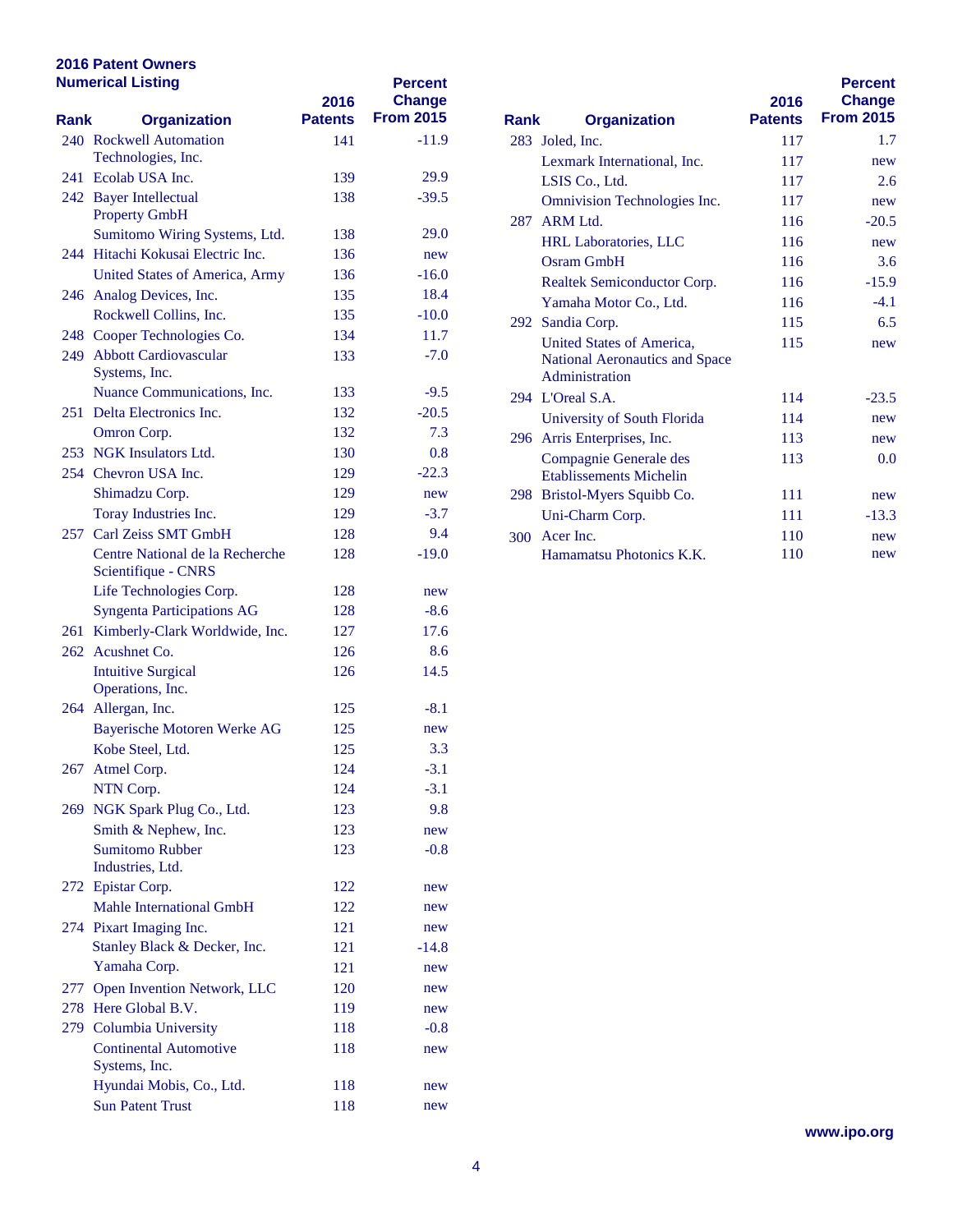Use care in interpreting the "percent change from 2015" column. The total number of utility patents granted by the USPTO in 2016 was 303,051, up 1.6 percent from 2015. The percent change for an individual organization might be affected by mergers, acquisitions, divestitures, inconsistent treatment of subsidiaries in 2015 and 2016, and other factors.

| <b>Rank</b> | <b>Organization</b>                | 2016<br><b>Patents</b> | <b>Percent</b><br><b>Change</b><br><b>From 2015</b> | <b>Rank</b> | <b>Organization</b>                                  | 2016<br><b>Patents</b> | <b>Percent</b><br><b>Change</b><br><b>From 2015</b> |
|-------------|------------------------------------|------------------------|-----------------------------------------------------|-------------|------------------------------------------------------|------------------------|-----------------------------------------------------|
| 75          | 3M Innovative Properties Co.       | 533                    | 10.1                                                | 193         | <b>Boston Scientific</b>                             | 173                    | new                                                 |
| 115         | ABB Ltd.                           | 317                    | 142.0                                               |             | Neuromodulation Corp.                                |                        |                                                     |
| 249         | <b>Abbott Cardiovascular</b>       | 133                    | $-7.0$                                              | 118         | Boston Scientific Scimed, Inc.                       | 311                    | new                                                 |
|             | Systems, Inc.                      |                        |                                                     | 173         | Bridgestone Corp.                                    | 197                    | $-3.4$                                              |
| 233         | Accenture Global Services Ltd.     | 146                    | 28.1                                                | 298         | Bristol-Myers Squibb Co.                             | 111                    | new                                                 |
| 300         | Acer Inc.                          | 110                    | new                                                 | 46          | Broadcom Corp.                                       | 822                    | $-24.3$                                             |
| 262         | Acushnet Co.                       | 126                    | 8.6                                                 | 41          | Brother Kogyo K.K.                                   | 926                    | $-22.0$                                             |
| 108         | Adobe Systems Inc.                 | 352                    | 10.3                                                | 184         | CA, Inc.                                             | 183                    | 34.6                                                |
| 155         | Advanced Micro Devices, Inc.       | 212                    | 9.8                                                 | 168         | California Institute of                              | 201                    | 9.8                                                 |
| 148         | <b>Airbus Operations GmbH</b>      | 221                    | $-1.8$                                              |             | Technology                                           |                        |                                                     |
| 216         | Airbus Operations S.A.S.           | 154                    | $-23.0$                                             | 3           | Canon K.K.                                           | 3,865                  | $-8.8$                                              |
| 228         | Aisin Seiki K.K.                   | 148                    | $-17.3$                                             | 211         | Cardiac Pacemakers, Inc.                             | 159                    | new                                                 |
| 226         | <b>Aktiebolaget SKF</b>            | 149                    | $-6.9$                                              | 257         | Carl Zeiss SMT GmbH                                  | 128                    | 9.4                                                 |
| 71          | <b>Alcatel Lucent</b>              | 565                    | $-21.1$                                             | 148         | Casio Computer Co. Ltd.                              | 221                    | 5.7                                                 |
| 264         | Allergan, Inc.                     | 125                    | $-8.1$                                              | 81          | Caterpillar Inc.                                     | 503                    | $-28.8$                                             |
| 15          | Amazon Technologies, Inc.          | 1,662                  | 46.3                                                | 257         | Centre National de la Recherche                      | 128                    | $-19.0$                                             |
| 246         | Analog Devices, Inc.               | 135                    | 18.4                                                |             | Scientifique - CNRS                                  |                        |                                                     |
| 12          | Apple, Inc.                        | 2,101                  | 8.5                                                 | 254         | Chevron USA Inc.                                     | 129                    | $-22.3$                                             |
| 68          | Applied Materials, Inc.            | 601                    | 16.0                                                | 39          | Cisco Technology, Inc.                               | 987                    | 0.4                                                 |
| 287         | ARM Ltd.                           | 116                    | $-20.5$                                             | 194         | Citrix Systems, Inc.                                 | 172                    | $-0.6$                                              |
| 296         | Arris Enterprises, Inc.            | 113                    | new                                                 | 221         | <b>CNH Industrial America LLC</b>                    | 151                    | 5.6                                                 |
| 143         | <b>ASML</b> Netherlands B.V.       | 225                    | $-0.4$                                              | 279         | Columbia University                                  | 118                    | $-0.8$                                              |
| 27          | AT&T Corp.                         | 1,266                  | $-2.8$                                              | 90          | Commissariat a l'Energie<br>Atomique et aux Energies | 442                    | 9.1                                                 |
| 267         | Atmel Corp.                        | 124                    | $-3.1$                                              |             | <b>Alternatives</b>                                  |                        |                                                     |
| 147         | AU Optronics Corp.                 | 222                    | $-28.2$                                             | 168         | Commscope Technologies LLC                           | 201                    | new                                                 |
| 170         | Audi AG                            | 199                    | 40.1                                                | 296         | Compagnie Generale des                               | 113                    | 0.0                                                 |
| 113         | Avago Technologies General IP      | 324                    | 6.9                                                 |             | <b>Etablissements Michelin</b>                       |                        |                                                     |
|             | (Singapore) Pte. Ltd.              |                        |                                                     | 226         | <b>Continental Automotive GmbH</b>                   | 149                    | 2.1                                                 |
| 182         | Avaya Inc.                         | 189                    | $-20.3$                                             | 279         | <b>Continental Automotive</b>                        | 118                    | new                                                 |
| 197         | <b>BAE</b> Systems                 | 170                    | $-16.7$                                             |             | Systems, Inc.                                        |                        |                                                     |
| 97          | Baker Hughes Inc.                  | 408                    | $-15.5$                                             | 160         | <b>Cook Medical</b>                                  | 207                    | $-2.4$                                              |
| 157         | Bally Gaming, Inc.                 | 211                    | 51.8                                                |             | <b>Technologies LLC</b>                              |                        |                                                     |
| 124         | Bank of America Corp.              | 279                    | 20.8                                                | 248         | Cooper Technologies Co.                              | 134                    | 11.7                                                |
| 94          | <b>BASFSE</b>                      | 423                    | $-21.1$                                             | 101         | Corning Inc.                                         | 394                    | $-6.0$                                              |
| 242         | <b>Bayer Intellectual Property</b> | 138                    | $-39.5$                                             | 138         | Cree, Inc.                                           | 241                    | 21.7                                                |
|             | GmbH                               |                        |                                                     | 202         | Cypress Semiconductor Corp.                          | 167                    | 16.8                                                |
| 264         | Bayerische Motoren Werke AG        | 125                    | new                                                 | 213         | Daikin Industries Ltd.                               | 155                    | 13.1                                                |
| 132         | Becton Dickinson and Co.           | 255                    | 2.8                                                 | 139         | Deere & Co.                                          | 239                    | 21.9                                                |
| 50          | Blackberry Ltd.                    | 769                    | $-28.1$                                             | 17          | <b>Dell Technologies</b>                             | 1,628                  | new                                                 |
| 49          | <b>BOE Technology Group</b>        | 815                    | 195.3                                               | 251         | Delta Electronics Inc.                               | 132                    | $-20.5$                                             |
|             | Co., Ltd.                          |                        |                                                     | 56          | Denso Corp.                                          | 702                    | $-0.3$                                              |
| 36          | Boeing Co.                         | 1,052                  | 7.9                                                 |             |                                                      |                        |                                                     |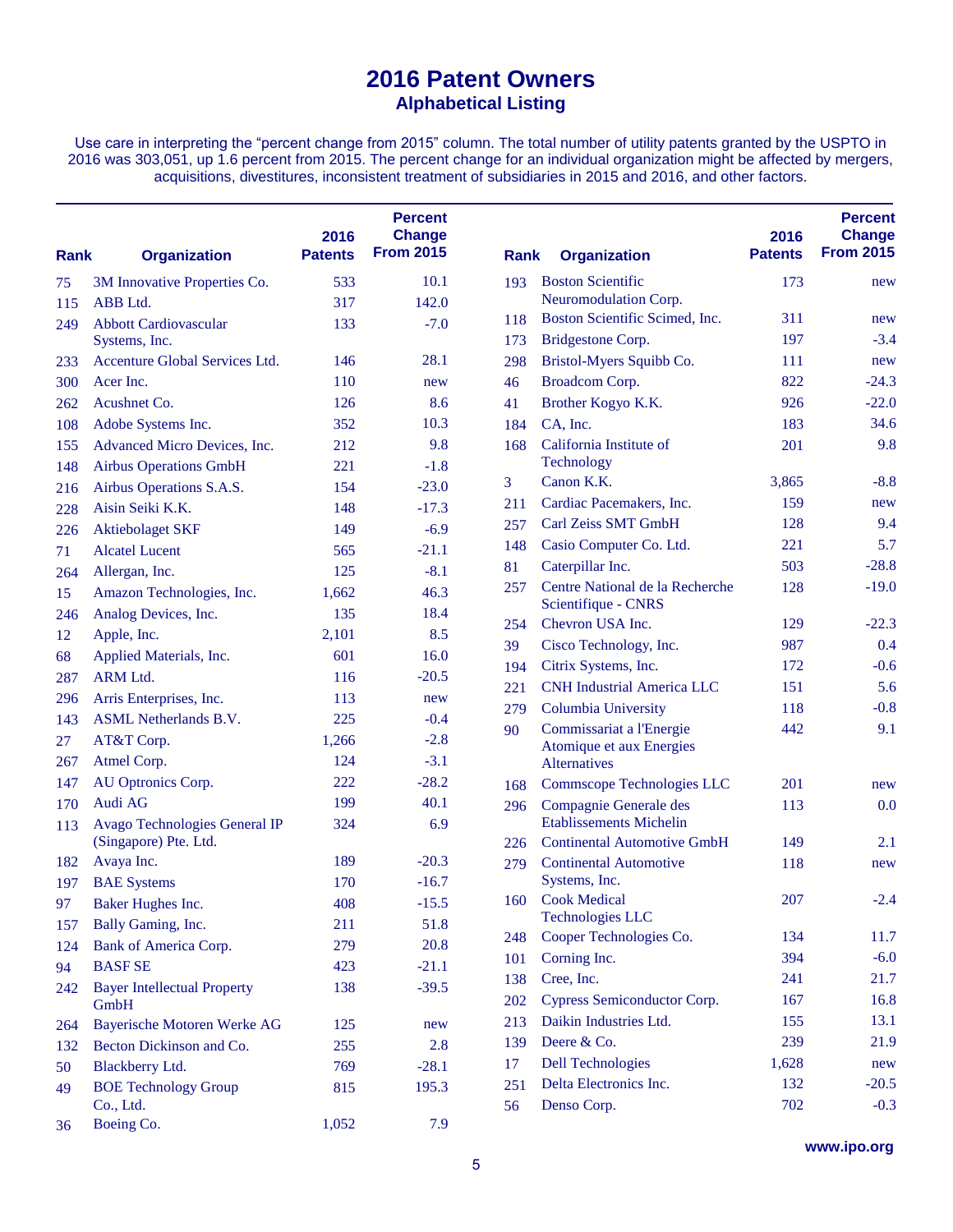|             | <b>Alphabetical Listing</b>                           | 2016           | <b>Percent</b><br><b>Change</b> |              |                                                     |
|-------------|-------------------------------------------------------|----------------|---------------------------------|--------------|-----------------------------------------------------|
| <b>Rank</b> | <b>Organization</b>                                   | <b>Patents</b> | <b>From 2015</b>                | <b>Rank</b>  | <b>Organization</b>                                 |
| 176         | Disney Enterprises, Inc.                              | 195            | $-6.7$                          | 47           | Honeywell International                             |
| 141         | Dolby Laboratories, Inc.                              | 231            | 60.4                            | 63           | HP Inc.                                             |
| 238         | <b>DSM IP Assets B.V.</b>                             | 144            | 23.1                            | 287          | <b>HRL Laboratories, LLC</b>                        |
| 77          | <b>DuPont</b>                                         | 513            | $-33.8$                         | 151          | HTC Corp.                                           |
| 186         | Eastman Kodak Co.                                     | 181            | $-25.5$                         | 221          | Huawei Device Co., Ltd                              |
| 153         | Eaton Corp.                                           | 214            | 44.6                            | 28           | Huawei Technologies C                               |
| 191         | Ebay Inc.                                             | 176            | $-1.1$                          | 279          | Hyundai Mobis, Co., Ltd                             |
| 230         | Echostar Technologies LLC                             | 147            | 26.7                            | 37           | Hyundai Motor Co.                                   |
| 241         | Ecolab USA Inc.                                       | 139            | 29.9                            | 146          | Illinois Tool Works Inc.                            |
| 62          | Electronics and<br><b>Telecommunications Research</b> | 660            | $-17.5$                         | 106          | <b>Industrial Technology R</b><br>Institute, Taiwan |
|             | Institute                                             |                |                                 | 66           | Infineon Technologies A                             |
| 142         | Elwha LLC                                             | 228            | 29.5                            | 172          | <b>Infineon Technologies</b>                        |
| 110         | <b>Empire Technology Development</b><br><b>LLC</b>    | 342            | 16.3                            | 4            | Austria AG<br>Intel Corp.                           |
| 272         | Epistar Corp.                                         | 122            | new                             | 127          | <b>InterDigital Technology</b>                      |
| 98          | ExxonMobil Corp.                                      | 400            | 23.5                            | $\mathbf{1}$ | <b>International Business N</b>                     |
| 90          | Facebook, Inc.                                        | 442            | 18.2                            |              | Corp.                                               |
| 163         | Fanuc Corp.                                           | 203            | new                             | 134          | <b>International Game Tecl</b>                      |
| 21          | Ford Global Technologies, LLC                         | 1,530          | 27.6                            | 262          | <b>Intuitive Surgical</b>                           |
| 230         | <b>Foxconn Interconnect</b>                           | 147            | new                             |              | Operations, Inc.                                    |
|             | Technology Ltd.                                       |                |                                 | 87           | Japan Display Inc.                                  |
| 58          | Freescale Semiconductor, Inc.                         | 696            | new                             | <b>202</b>   | <b>Johns Hopkins Universi</b>                       |
| 143         | Fuji Electric Co., Ltd.                               | 225            | 13.1                            | 40           | Johnson & Johnson                                   |
| 70          | Fuji Xerox Co., Ltd.                                  | 580            | $-5.1$                          | 283          | Joled, Inc.                                         |
| 57          | Fujifilm Corp.                                        | 699            | $-6.6$                          | 221          | Jeekt Corp.                                         |
| 18          | Fujitsu Ltd.                                          | 1,563          | 7.4                             | 136          | Juniper Networks, Inc.                              |
| 110         | Futurewei Technologies, Inc.                          | 344            | 2.7                             | 225          | Kawasaki Jukogyo K.K.                               |
| $\tau$      | General Electric Co.                                  | 2,566          | $-2.4$                          | 261          | Kimberly-Clark Worldw                               |
| 26          | Globalfoundries Inc.                                  | 1,360          | 136.5                           | 204          | KLA-Tencor Corp.                                    |
| 233         | Globus Medical Inc.                                   | 146            | new                             | 264          | Kobe Steel, Ltd.                                    |
| 30          | <b>GM Global Technology</b>                           | 1,115          | $-14.8$                         | 217          | <b>Koch Industries</b>                              |
|             | <b>Operations LLC</b>                                 |                |                                 | 219          | Komatsu Ltd.                                        |
| 5           | Google, Inc.                                          | 3,267          | 2.3                             | 89           | Konica Minolta, Inc.                                |
| 73          | <b>Halliburton Energy</b><br>Services, Inc.           | 549            | 18.3                            | 31           | Koninklijke Philips N.V                             |
| 300         | Hamamatsu Photonics K.K.                              | 110            | new                             | 103          | Kyocera Corp.                                       |
| 278         | Here Global B.V.                                      | 119            | new                             | 53           | <b>Kyocera Document</b>                             |
| 67          | <b>Hewlett Packard Enterprise</b>                     | 615            | new                             |              | Solutions Inc.                                      |
| 173         | Hitachi Automotive                                    | 197            | new                             | 187          | LAM Research Corp.                                  |
|             | Systems, Ltd.                                         |                |                                 | 183          | Lenovo (Singapore) Pte.<br>Lenovo Enterprise Solut  |
| 163         | Hitachi High-Technologies<br>Corp.                    | 203            | new                             | 163          | (Singapore) Pte. Ltd.<br>Lexmark International, l   |
| 244         | Hitachi Kokusai Electric Inc.                         | 136            | new                             | 283          |                                                     |
| 190         | Hitachi Metals Ltd.                                   | 178            | new                             | 84           | LG Chem, Ltd.                                       |
| 78          | Hitachi, Ltd.                                         | 512            | new                             | 64<br>9      | LG Display Co., Ltd.<br>LG Electronics Inc.         |
| 93          | Hon Hai Precision Industry                            | 428            | $-25.3$                         |              |                                                     |
|             | Co., Ltd.                                             |                |                                 | 88           | LG Innotek Co., Ltd.<br>Life Technologies Corp.     |
| 45          | Honda Motor Co., Ltd.                                 | 870            | $-10.7$                         | 257          | 181 Lockheed Martin Corp                            |

|             |                                                             | 2016           | <b>Percent</b><br><b>Change</b> |
|-------------|-------------------------------------------------------------|----------------|---------------------------------|
| <b>Rank</b> | <b>Organization</b>                                         | <b>Patents</b> | <b>From 2015</b>                |
| 47          | Honeywell International Inc.                                | 820            | 9.9                             |
| 63          | HP Inc.                                                     | 656            | new                             |
| 287         | <b>HRL Laboratories, LLC</b>                                | 116            | new                             |
| 151         | HTC Corp.                                                   | 215            | $-13.1$                         |
| 221         | Huawei Device Co., Ltd.                                     | 151            | 17.1                            |
| 28          | Huawei Technologies Co., Ltd.                               | 1,198          | 49.9                            |
| 279         | Hyundai Mobis, Co., Ltd.                                    | 118            | new                             |
| 37          | Hyundai Motor Co.                                           | 1,032          | 39.1                            |
| 146         | Illinois Tool Works Inc.                                    | 223            | 0.5                             |
| 106         | <b>Industrial Technology Research</b><br>Institute, Taiwan  | 374            | $-11.6$                         |
| 66          | <b>Infineon Technologies AG</b>                             | 618            | 5.5                             |
| 172         | <b>Infineon Technologies</b><br>Austria AG                  | 198            | 22.2                            |
| 4           | Intel Corp.                                                 | 3,414          | 30.1                            |
| 127         | InterDigital Technology Corp.                               | 274            | 31.7                            |
| 1           | <b>International Business Machines</b><br>Corp.             | 8,023          | 7.8                             |
| 134         | <b>International Game Technology</b>                        | 247            | 3.8                             |
| 262         | <b>Intuitive Surgical</b><br>Operations, Inc.               | 126            | 14.5                            |
| 87          | Japan Display Inc.                                          | 467            | 25.5                            |
| 202         | <b>Johns Hopkins University</b>                             | 167            | 16.8                            |
| 40          | Johnson & Johnson                                           | 932            | $-14.1$                         |
| 283         | Joled, Inc.                                                 | 117            | 1.7                             |
| 221         | Jtekt Corp.                                                 | 151            | $-13.7$                         |
| 136         | Juniper Networks, Inc.                                      | 245            | $-5.4$                          |
| 225         | Kawasaki Jukogyo K.K.                                       | 150            | 33.9                            |
| 261         | Kimberly-Clark Worldwide, Inc.                              | 127            | 17.6                            |
| 204         | KLA-Tencor Corp.                                            | 166            | 18.6                            |
| 264         | Kobe Steel, Ltd.                                            | 125            | 3.3                             |
| 217         | <b>Koch Industries</b>                                      | 153            | 4.8                             |
| 219         | Komatsu Ltd.                                                | 152            | $-6.7$                          |
| 89          | Konica Minolta, Inc.                                        | 446            | 23.5                            |
| 31          | Koninklijke Philips N.V.                                    | 1,111          | 12.0                            |
| 103         | Kyocera Corp.                                               | 388            | $-3.0$                          |
| 53          | <b>Kyocera Document</b><br>Solutions Inc.                   | 740            | 9.1                             |
| 187         | LAM Research Corp.                                          | 179            | 27.9                            |
| 183         | Lenovo (Singapore) Pte. Ltd.                                | 184            | new                             |
| 163         | <b>Lenovo Enterprise Solutions</b><br>(Singapore) Pte. Ltd. | 203            | $-11.7$                         |
| 283         | Lexmark International, Inc.                                 | 117            | new                             |
| 84          | LG Chem, Ltd.                                               | 478            | $-7.2$                          |
| 64          | LG Display Co., Ltd.                                        | 638            | $1.1\,$                         |
| 9           | LG Electronics Inc.                                         | 2,426          | 8.3                             |
| 88          | LG Innotek Co., Ltd.                                        | 459            | 22.4                            |
| 257         | Life Technologies Corp.                                     | 128            | new                             |
| 181         | Lockheed Martin Corp.                                       | 190            | $-13.6$                         |

**www.ipo.org**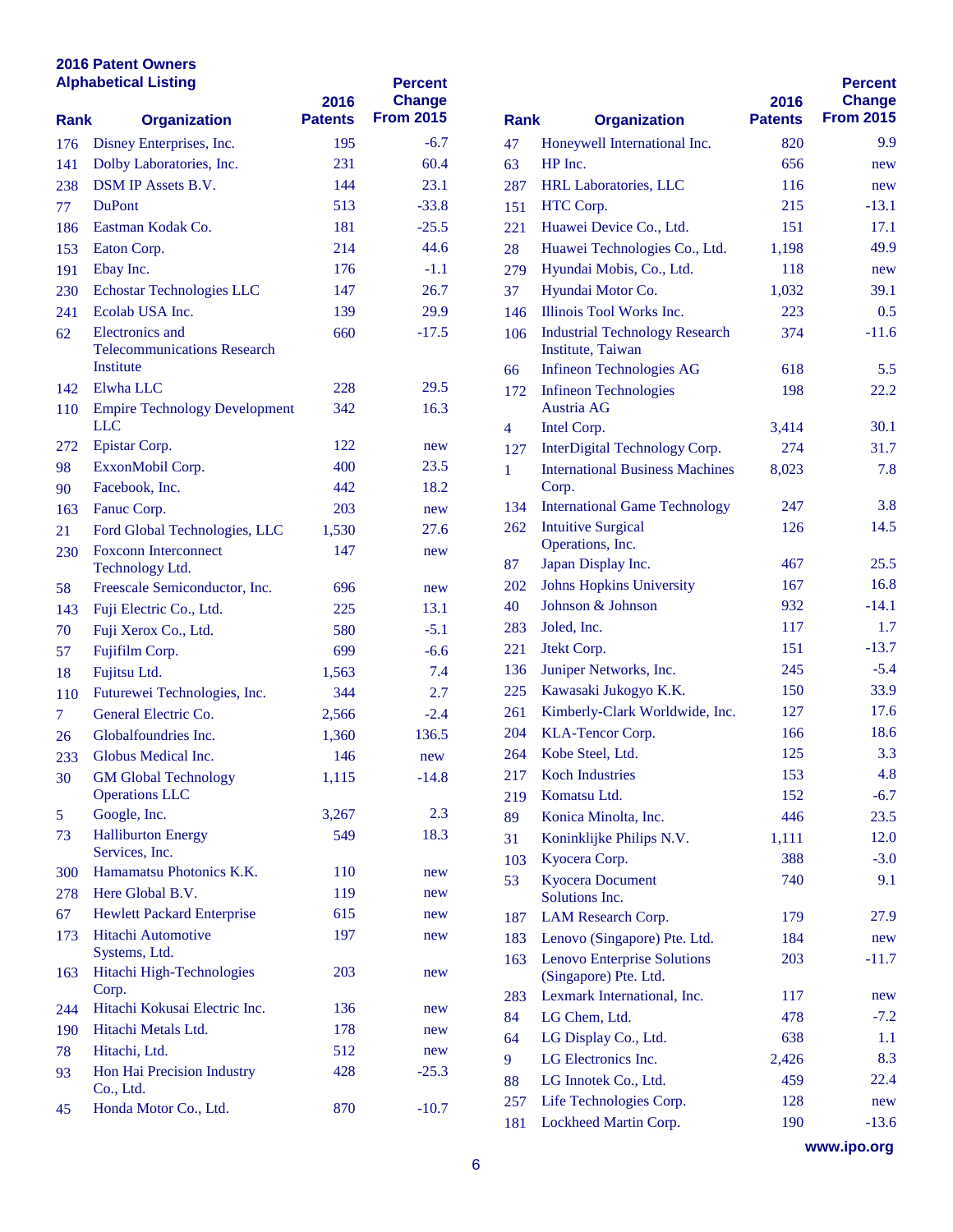|             | <b>Alphabetical Listing</b>              | 2016           | <b>Percent</b><br><b>Change</b> |                |                                                   |  |
|-------------|------------------------------------------|----------------|---------------------------------|----------------|---------------------------------------------------|--|
| <b>Rank</b> | <b>Organization</b>                      | <b>Patents</b> | <b>From 2015</b>                | <b>Rank</b>    | <b>Organization</b>                               |  |
| 294         | L'Oreal S.A.                             | 114            | $-23.5$                         | 209            | <b>Osram Opto Semicondu</b>                       |  |
| 283         | LSIS Co., Ltd.                           | 117            | 2.6                             |                | <b>GmbH</b>                                       |  |
| 140         | Macronix International Co., Ltd.         | 235            | 1.7                             | 237            | Panasonic Corp.                                   |  |
| 272         | Mahle International GmbH                 | 122            | new                             | 118            | Panasonic Intellectual P.<br>Corp. of America     |  |
| 65          | <b>Marvell Technology Group</b>          | 630            | 9.9                             | 25             | Panasonic Intellectual P.                         |  |
| 125         | Massachusetts Institute of<br>Technology | 278            | 0.0                             |                | Management Co., Ltd.                              |  |
| 123         | Mediatek Inc.                            | 280            | 12.9                            | 233            | Paypal. Inc.                                      |  |
| 23          | Medtronic Inc.                           | 1,441          | $-8.9$                          | 219            | Pfizer Inc.                                       |  |
| 173         | Merck & Co., Inc.                        | 197            | $-10.9$                         | 274            | Pixart Imaging Inc.                               |  |
| 200         | <b>Merck Patent GmbH</b>                 | 168            | $-15.6$                         | 99             | Procter & Gamble Co.                              |  |
| 43          | Micron Technology, Inc.                  | 882            | $-8.2$                          | 6              | Qualcomm, Inc.                                    |  |
| 8           | Microsoft Corp.                          | 2,558          | 3.5                             | 197            | Rambus, Inc.                                      |  |
| 38          | Mitsubishi Denki K.K.                    | 1,011          | 13.6                            | 107            | Raytheon Co.                                      |  |
| 99          | Mitsubishi Heavy                         | 397            | 67.5                            | 287            | <b>Realtek Semiconductor</b>                      |  |
|             | Industries, Ltd.                         |                |                                 | 167            | Red Hat, Inc.                                     |  |
| 74          | Monsanto Co.                             | 547            | 23.2                            | 69             | <b>Renesas Electronics Cor</b>                    |  |
| 191         | Motorola Solutions, Inc.                 | 176            | 24.8                            | 24             | Ricoh Co., Ltd.                                   |  |
| 86          | Murata Manufacturing Co., Ltd.           | 468            | 24.5                            | 29             | <b>Robert Bosch GmbH</b>                          |  |
| 44          | NEC Corp.                                | 880            | 13.8                            | 103            | Roche Holdings, Inc.                              |  |
| 204         | Nestec, S.A.                             | 166            | 40.7                            | 240            | <b>Rockwell Automation</b>                        |  |
| 133         | NetApp, Inc.                             | 251            | 52.1                            |                | Technologies, Inc.                                |  |
| 253         | <b>NGK</b> Insulators Ltd.               | 130            | 0.8                             | 246            | Rockwell Collins, Inc.                            |  |
| 269         | NGK Spark Plug Co., Ltd.                 | 123            | 9.8                             | 122            | Rohm Co., Ltd.                                    |  |
| 233         | Nichia Corp.                             | 146            | new                             | 130            | Rolls-Royce PLC                                   |  |
| 199         | <b>Nielsen</b>                           | 169            | 29.0                            | 157            | Saint-Gobain Corp.                                |  |
| 95          | Nike, Inc.                               | 415            | 25.8                            | 145            | Salesforce.com, Inc.                              |  |
| 154         | Nikon Corp.                              | 213            | $-14.5$                         | 13             | Samsung Display Co., L                            |  |
| 160         | Nintendo Co., Ltd.                       | 207            | 18.3                            | 96             | <b>Samsung Electro-Mecha</b>                      |  |
| 217         | Nippon Steel & Sumitomo Metal            | 153            | $-1.9$                          | $\overline{2}$ | Co., Ltd.<br><b>Samsung Electronics Co</b>        |  |
|             | Corp.                                    |                |                                 | 92             | Samsung SDI Co., Ltd.                             |  |
| 115         | Nissan Motor Co., Ltd.                   | 317            | 14.0                            | 292            | Sandia Corp.                                      |  |
| 170         | Nitto Denko Corp.                        | 199            | $-2.0$                          | 120            | Sanofi                                            |  |
| 159         | Nokia Solutions and                      | 208            | 24.6                            | 82             | <b>SAP AG</b>                                     |  |
| 59          | Networks Oy<br>Nokia Technologies Oy     | 695            | 73.8                            | 195            | Saudi Arabian Oil Co.                             |  |
| 134         | Novartis AG                              | 247            | 10.3                            | 177            | <b>Schaeffler Technologies</b>                    |  |
|             | NTN Corp.                                | 124            | $-3.1$                          |                | Co. KG                                            |  |
| 267         | NTT Docomo, Inc.                         |                | 0.0                             | 60             | Schlumberger Technolo                             |  |
| 151         | Nuance Communications, Inc.              | 215            | $-9.5$                          | 76             | Seagate Technology, LI                            |  |
| 249         |                                          | 133<br>350     | 7.7                             | 16             | Seiko Epson Corp.                                 |  |
| 109         | Nvidia Corp.                             |                |                                 | 163            | <b>Semiconductor Compon</b>                       |  |
| 121         | NXP B.V.                                 | 290            | $-70.3$                         |                | Industries, LLC                                   |  |
| 72          | Olympus Corp.                            | 555            | 36.4                            | 35             | <b>Semiconductor Energy I</b>                     |  |
| 283         | Omnivision Technologies Inc.             | 117            | new                             |                | Co., Ltd.                                         |  |
| 251         | Omron Corp.                              | 132            | 7.3                             | 228            | Semiconductor Manufac<br>International (Shanghai) |  |
| 277         | Open Invention Network, LLC              | 120            | new                             | 48             | Sharp Corp.                                       |  |
| 61          | Oracle International Corp.               | 662            | $-9.4$                          | 207            | Shell Oil Co.                                     |  |
| 287         | <b>Osram GmbH</b>                        | 116            | 3.6                             |                |                                                   |  |

|             |                                                                      |                | <b>Percent</b>   |
|-------------|----------------------------------------------------------------------|----------------|------------------|
|             |                                                                      | 2016           | <b>Change</b>    |
| <b>Rank</b> | <b>Organization</b>                                                  | <b>Patents</b> | <b>From 2015</b> |
| 209         | <b>Osram Opto Semiconductors</b><br><b>GmbH</b>                      | 161            | 4.5              |
| 237         | Panasonic Corp.                                                      | 145            | $-49.3$          |
| 118         | Panasonic Intellectual Property<br>Corp. of America                  | 306            | $-33.2$          |
| 25          | Panasonic Intellectual Property<br>Management Co., Ltd.              | 1,400          | $-5.0$           |
| 233         | Paypal. Inc.                                                         | 146            | new              |
| 219         | Pfizer Inc.                                                          | 152            | 26.7             |
| 274         | Pixart Imaging Inc.                                                  | 121            | new              |
| 99          | Procter & Gamble Co.                                                 | 397            | $-12.4$          |
| 6           | Qualcomm, Inc.                                                       | 3,118          | $-2.8$           |
| 197         | Rambus, Inc.                                                         | 170            | 3.0              |
| 107         | Raytheon Co.                                                         | 369            | 16.8             |
| 287         | Realtek Semiconductor Corp.                                          | 116            | $-15.9$          |
| 167         | Red Hat, Inc.                                                        | 202            | $-20.5$          |
| 69          | Renesas Electronics Corp.                                            | 589            | $-1.0$           |
| 24          | Ricoh Co., Ltd.                                                      | 1,404          | $-13.2$          |
| 29          | <b>Robert Bosch GmbH</b>                                             | 1,122          | 10.4             |
| 103         | Roche Holdings, Inc.                                                 | 388            | 14.1             |
| 240         | <b>Rockwell Automation</b><br>Technologies, Inc.                     | 141            | $-11.9$          |
| 246         | Rockwell Collins, Inc.                                               | 135            | $-10.0$          |
| 122         | Rohm Co., Ltd.                                                       | 284            | 18.8             |
| 130         | <b>Rolls-Royce PLC</b>                                               | 264            | $-1.5$           |
| 157         | Saint-Gobain Corp.                                                   | 211            | $-23.0$          |
| 145         | Salesforce.com, Inc.                                                 | 224            | 17.3             |
| 13          | Samsung Display Co., Ltd.                                            | 2,010          | 10.1             |
| 96          | <b>Samsung Electro-Mechanics</b><br>Co., Ltd.                        | 412            | $-16.8$          |
| 2           | Samsung Electronics Co., Ltd.                                        | 5,504          | 8.8              |
| 92          | Samsung SDI Co., Ltd.                                                | 433            | $-23.1$          |
| 292         | Sandia Corp.                                                         | 115            | 6.5              |
| 120         | Sanofi                                                               | 300            | 12.8             |
| 82          | <b>SAP AG</b>                                                        | 497            | $-26.7$          |
| 195         | Saudi Arabian Oil Co.                                                | 171            | 43.7             |
| 177         | Schaeffler Technologies AG &<br>Co. KG                               | 192            | $-22.9$          |
| 60          | Schlumberger Technology Corp.                                        | 685            | $-7.8$           |
| 76          | Seagate Technology, LLC                                              | 522            | 0.6              |
| 16          | Seiko Epson Corp.                                                    | 1,644          | 1.6              |
| 163         | <b>Semiconductor Components</b><br>Industries, LLC                   | 203            | 12.8             |
| 35          | <b>Semiconductor Energy Laboratory</b><br>Co., Ltd.                  | 1,054          | $-6.6$           |
| 228         | <b>Semiconductor Manufacturing</b><br>International (Shanghai) Corp. | 148            | new              |
| 48          | Sharp Corp.                                                          | 818            | $-15.6$          |
| 207         | Shell Oil Co.                                                        | 163            | $-11.4$          |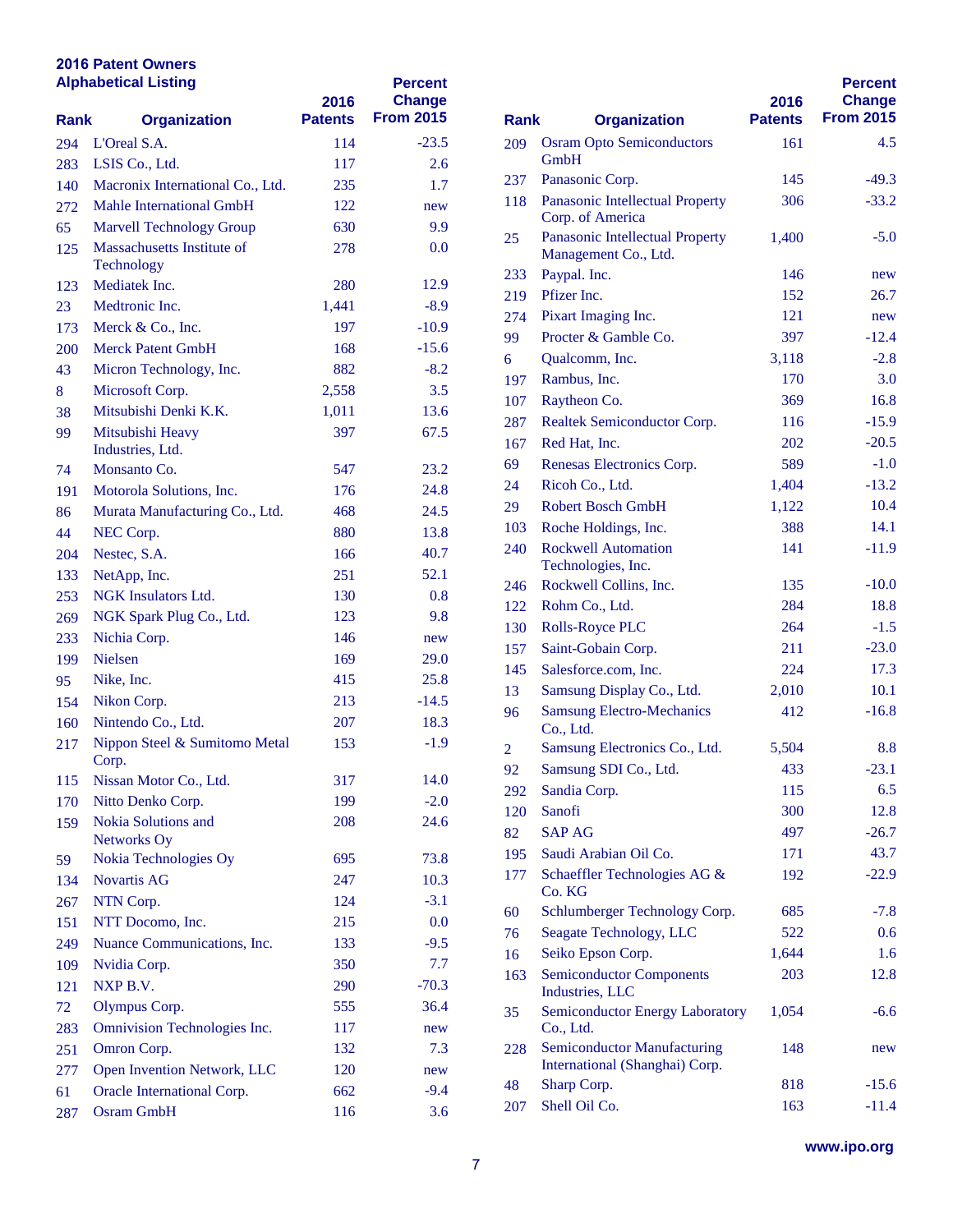| <b>Alphabetical Listing</b> |                                                                                 | 2016           | <b>Percent</b><br><b>Change</b> |             |                                                                             |
|-----------------------------|---------------------------------------------------------------------------------|----------------|---------------------------------|-------------|-----------------------------------------------------------------------------|
| <b>Rank</b>                 | <b>Organization</b>                                                             | <b>Patents</b> | <b>From 2015</b>                | <b>Rank</b> | <b>Organization</b>                                                         |
| 83                          | <b>Shenzhen China Star</b><br><b>Optoelectronics Technology</b><br>Co., Ltd.    | 493            | $-0.6$                          | 230         | <b>United States of Americ</b><br>Department of Health &<br><b>Services</b> |
| 254                         | Shimadzu Corp.                                                                  | 129            | new                             | 292         | <b>United States of Americ</b>                                              |
| 212                         | Shimano Inc.                                                                    | 156            | 36.8                            |             | National Aeronautics an                                                     |
| 162                         | Shin Etsu Chemical Co., Ltd.                                                    | 204            | $-9.3$                          |             | Administration                                                              |
| 22                          | <b>Siemens AG</b>                                                               | 1,482          | $-0.4$                          | 112         | <b>United States of Americ</b>                                              |
| 32                          | SK Hynix Inc.                                                                   | 1,108          | 30.0                            | 33          | <b>United Technologies Co</b>                                               |
| 269                         | Smith & Nephew, Inc.                                                            | 123            | new                             | 80          | University of California                                                    |
| 178                         | Societe Nationale d'Etude et de<br><b>Construction de Moteurs</b><br>d'Aviation | 191            | 11.0                            | 239<br>294  | Regents of<br>University of Michigan<br>University of South Flor            |
| 11                          | Sony Corp.                                                                      | 2,168          | $-11.4$                         | 208         | <b>University of Texas</b>                                                  |
| 79                          | Sprint Corp.                                                                    | 511            | $-1.5$                          | 187         | <b>UOP</b>                                                                  |
| 137                         | <b>Stanford University</b>                                                      | 244            | 19.0                            | 52          | Verizon                                                                     |
| 274                         | Stanley Black & Decker, Inc.                                                    | 121            | $-14.8$                         | 34          | Western Digital Corp.                                                       |
| 210                         | Stats Chippac Pte. Ltd.                                                         | 160            | 2.6                             | 148         | Whirlpool Corp.                                                             |
| 54                          | STMicroelectronics, Inc.                                                        | 737            | 1.9                             | 200         | Wisconsin Alumni Rese                                                       |
| 178                         | Stryker Corp.                                                                   | 191            | $-1.5$                          |             | Foundation                                                                  |
| 195                         | Sumitomo Chemical Co., Ltd.                                                     | 171            | $-2.3$                          | 115         | Wistron Corp.<br>Xerox Corp.                                                |
| 128                         | <b>Sumitomo Electric</b><br>Industries, Ltd.                                    | 269            | $-2.5$                          | 51<br>213   | Xilinx, Inc.                                                                |
| 269                         | <b>Sumitomo Rubber</b><br>Industries, Ltd.                                      | 123            | $-0.8$                          | 178<br>184  | Xperi Corp.<br>Yahoo, Inc.                                                  |
| 242                         | Sumitomo Wiring Systems, Ltd.                                                   | 138            | 29.2                            | 274         | Yamaha Corp.                                                                |
| 279                         | <b>Sun Patent Trust</b>                                                         | 118            | new                             | 287         | Yamaha Motor Co., Ltd                                                       |
| 155                         | Symantec Corp.                                                                  | 212            | $-49.6$                         | 101         | Yazaki Corp.                                                                |
| 257                         | <b>Syngenta Participations AG</b>                                               | 128            | $-8.6$                          | 206         | ZF Friedrichshafen, AG                                                      |
| 10                          | <b>Taiwan Semiconductor</b><br>Manufacturing Co., Ltd.                          | 2,261          | 28.6                            | 85          | ZTE Corp.                                                                   |
| 221                         | TDK Corp.                                                                       | 151            | $-3.8$                          |             |                                                                             |
| 126                         | <b>TE Connectivity</b>                                                          | 277            | new                             |             |                                                                             |
| 19                          | Telefonaktiebolaget LM<br>Ericsson                                              | 1,552          | 10.4                            |             |                                                                             |
| 129                         | <b>Tencent Technology (Shenzhen)</b><br>Co. Ltd.                                | 265            | 108.7                           |             |                                                                             |
| 42                          | Texas Instruments, Inc.                                                         | 887            | 10.0                            |             |                                                                             |
| 213                         | <b>Thales</b>                                                                   | 155            | $-4.3$                          |             |                                                                             |
| 55                          | The Dow Chemical Co.                                                            | 705            | 10.1                            |             |                                                                             |
| 131                         | Thomson Licensing S.A.                                                          | 260            | $-17.5$                         |             |                                                                             |
| 103                         | Tokyo Electron Ltd.                                                             | 388            | 2.4                             |             |                                                                             |
| 254                         | Toray Industries Inc.                                                           | 129            | $-3.7$                          |             |                                                                             |
| 14                          | Toshiba Corp.                                                                   | 1,920          | $-31.3$                         |             |                                                                             |
| 20                          | Toyota Jidosha K.K.                                                             | 1,540          | $-5.9$                          |             |                                                                             |
| 187                         | <b>Tsinghua University</b>                                                      | 179            | $-2.7$                          |             |                                                                             |
| 298                         | Uni-Charm Corp.                                                                 | 111            | $-13.3$                         |             |                                                                             |
| 113                         | United Microelectronics Corp.                                                   | 324            | 28.6                            |             |                                                                             |
| 244                         | <b>United States of America, Army</b>                                           | 136            | $-16.6$                         |             |                                                                             |

| <b>Rank</b><br><b>Organization</b> |                                                                               | 2016<br><b>Patents</b> | <b>Percent</b><br><b>Change</b><br><b>From 2015</b> |
|------------------------------------|-------------------------------------------------------------------------------|------------------------|-----------------------------------------------------|
| 230                                | United States of America,<br>Department of Health & Human<br><b>Services</b>  | 147                    | $-3.3$                                              |
| 292                                | United States of America,<br>National Aeronautics and Space<br>Administration | 115                    | new                                                 |
| 112                                | United States of America, Navy                                                | 336                    | $-7.2$                                              |
| 33                                 | United Technologies Corp.                                                     | 1,096                  | 2.4                                                 |
| 80                                 | University of California, The<br><b>Regents of</b>                            | 505                    | 3.3                                                 |
| 239                                | University of Michigan                                                        | 142                    | 21.4                                                |
| 294                                | University of South Florida                                                   | 114                    | new                                                 |
| 208                                | <b>University of Texas</b>                                                    | 162                    | $-15.4$                                             |
| 187                                | <b>UOP</b>                                                                    | 179                    | $-25.1$                                             |
| 52                                 | Verizon                                                                       | 754                    | $-12.0$                                             |
| 34                                 | Western Digital Corp.                                                         | 1,066                  | 50.1                                                |
| 148                                | Whirlpool Corp.                                                               | 221                    | 13.9                                                |
| 200                                | Wisconsin Alumni Research<br>Foundation                                       | 168                    | 4.3                                                 |
| 115                                | Wistron Corp.                                                                 | 317                    | $-14.1$                                             |
| 51                                 | Xerox Corp.                                                                   | 762                    | $-18.6$                                             |
| 213                                | Xilinx, Inc.                                                                  | 155                    | $-8.3$                                              |
| 178                                | Xperi Corp.                                                                   | 191                    | new                                                 |
| 184                                | Yahoo, Inc.                                                                   | 183                    | $-23.8$                                             |
| 274                                | Yamaha Corp.                                                                  | 121                    | new                                                 |
| 287                                | Yamaha Motor Co., Ltd.                                                        | 116                    | $-4.1$                                              |
| 101                                | Yazaki Corp.                                                                  | 394                    | 1.5                                                 |
| 206                                | ZF Friedrichshafen, AG                                                        | 164                    | $-3.0$                                              |
| 85                                 | ZTE Corp.                                                                     | 472                    | 13.5                                                |